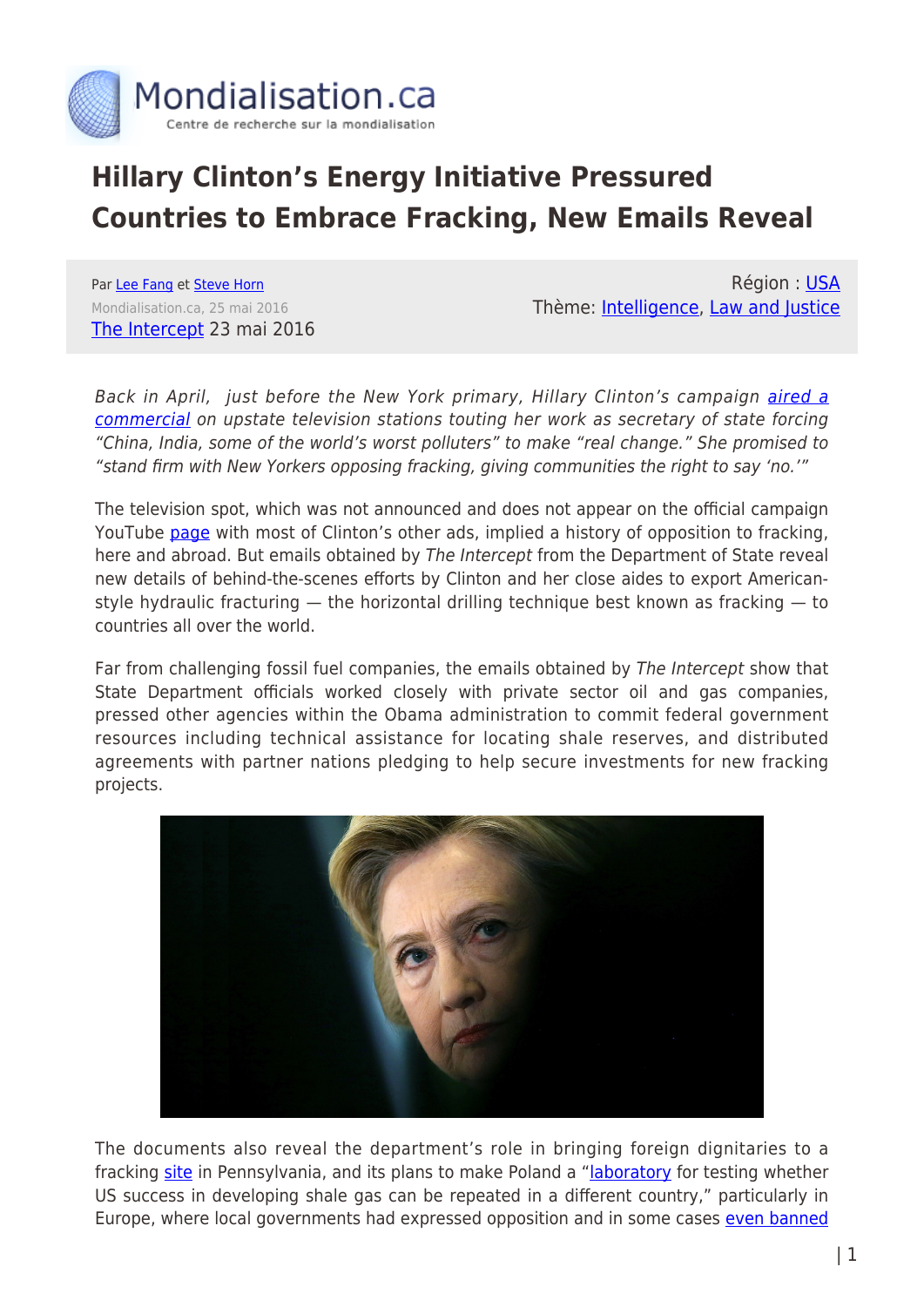### [fracking](http://www.bloomberg.com/news/articles/2011-07-01/france-vote-outlaws-fracking-shale-for-natural-gas-oil-extraction).

The [campaign included plans](https://www.documentcloud.org/documents/2803566-GSGI-Country-List-Specifics-Chart.html) to spread the drilling technique to China, South Africa, Romania, Morocco, Bulgaria, Chile, India, Pakistan, Argentina, Indonesia, and Ukraine.

In 2014, Mother Jones reporter Mariah Blake used diplomatic cables disclosed by WikiLeaks and other records to *[uncover](http://www.motherjones.com/environment/2014/09/hillary-clinton-fracking-shale-state-department-chevron)* how Clinton "sold fracking to the world." The emails obtained by The Intercept through a separate Freedom of Information Act request provide a new layer of detail.

The Clinton campaign did not respond to a request for comment. During the April 15 [Democratic debate](http://www.cnn.com/2016/04/14/politics/transcript-democratic-debate-hillary-clinton-bernie-sanders/) in Brooklyn, New York, Clinton insisted there was no inconsistency between her positions:

Q: OK. Secretary Clinton, as secretary of state, you also pioneered a program to promote fracking around the world, as you described. Fracking, of course, a way of extracting natural gas. Now as a candidate for president, you say that by the time you're done with all your rules and regulations, fracking will be restricted in many places around the country. Why have you changed your view on fracking?

CLINTON: No, well, I don't think I've changed my view on what we need to do to go from where we are, where the world is heavily dependent on coal and oil, but principally coal, to where we need to be, which is clean renewable energy, and one of the bridge fuels is natural gas. And so for both economic and environmental and strategic reasons, it was American policy to try to help countries get out from under the constant use of coal, building coal plants all the time, also to get out from under, especially if they were in Europe, the pressure from Russia, which has been incredibly intense. So we did say natural gas is a bridge. We want to cross that bridge as quickly as possible, because in order to deal with climate change, we have got to move as rapidly as we can.

#### Industry-Backed Launch

The Global Shale Gas Initiative, Clinton's program for promoting fracking, was announced on April 7, 2010, by David Goldwyn, the State Department's special envoy for energy affairs, at the United States Energy Association (USEA), whose [members](https://www.usea.org/content/useas-membership) include Chevron, ExxonMobil, ConocoPhillips, and Shell.

In a widely covered event in Krakow three months later, Clinton[announced](http://www.state.gov/secretary/20092013clinton/rm/2010/07/144056.htm) that "Poland will be part of the Global Shale Gas Initiative," and that the State Department would "provide technical and other assistance."

Goldwyn, who did not respond to multiple requests for comment, spoke to National Journal last month, explaining that, "[Clinton's] instruction to me was that it was OK to talk about helping other countries get access to their own resources, as long as the focus of our engagement was how they could do it safely and efficiently, and that's why the program had almost an entirely regulatory focus." Goldwyn emphasized that the shale gas initiative was not designed to help the private sector and instead should be seen as "a really very modest government-to-government."

But the emails show an aggressive effort to engage private energy companies and use Poland as part of a larger campaign to sell fracking throughout the region.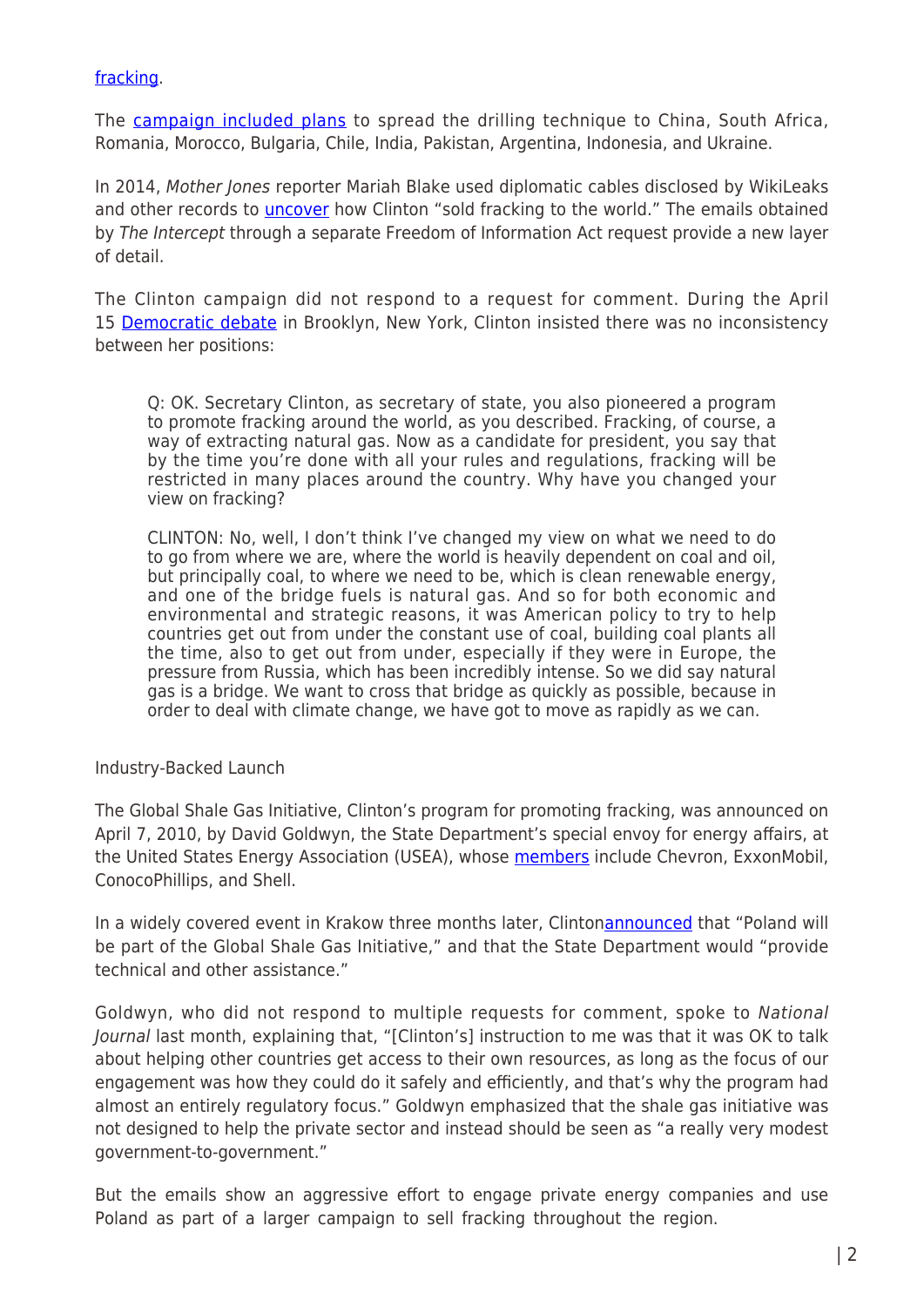An email dated December 3, 2010, shows that the State Department had Poland firmly in its bull's-eye and that companies such as ExxonMobil, Chevron, Marathon Oil, Canadian firm BNK Petroleum and Italian energy company Eni [expressed interest](https://www.documentcloud.org/documents/2803564-GSGI-Emails-2.html) in tapping into Polish shale. One officia[lsuggested](https://www.documentcloud.org/documents/2803564-GSGI-Emails-2.html#document) "enlisting Eni" to help organize the pro-fracking campaign in Poland, as well as bringing in U.S. companies. Earlier that year, in April, Poland's then-Minister of Foreign Affairs Radoslaw Sikorski also took a trip to Texas to visit a fracking production site.

"I think we should be open to working with the Poles to spread knowledge and understanding of Poland's (and Europe's) shale gas potential," [wrote](https://www.documentcloud.org/documents/2803564-GSGI-Emails-2.html) the State Department's Chuck Ashley, who now works in the Office of the U.S. Ambassador to Israel.

"Poland," Ashley wrote, "is a laboratory for testing whether US success in developing shale gas can be repeated in a different country, with different shales, and a different regulatory environment." Ashley also noted that "popular and political support is strong now, but this could change when shale gas wells come to their backyards."

In fact, that did change. As drilling rigs transformed from prospect to reality, Polish citizens attempted  $-$  as it turns out, successfully  $-$  to [fend off companies](http://www.csmonitor.com/World/Europe/2013/0724/A-Polish-village-says-no-to-fracking) interested in fracking in Poland, [including Chevron](http://www.theguardian.com/environment/2015/jan/12/polands-shale-gas-revolution-evaporates-in-face-of-environmental-protests). A group called [Occupy Chevron](http://www.bloomberg.com/news/articles/2013-06-21/occupy-chevron-protesters-shale-permit-claims-denied-by-company) formed in reaction to the potential for shale drilling in Poland and Chevron [filed](http://www.reuters.com/article/us-poland-chevron-shalegas-idUSBRE9A70TD20131108) a lawsuit against the occupiers. Facing the backlash and low global oil prices, in January 2015, Chevron announced it would [halt operations in Poland.](http://www.nytimes.com/2015/01/31/business/international/chevron-to-abandon-shale-venture-in-poland-a-setback-to-fracking-europe.html?_r=0)

### Public-Private Partnerships

Despite Goldwyn's recent assertion that the fracking campaign was a modest effort, the emails show what Goldwyn referred to as a "whole of government" approach that included deploying assistance from a range of agencies. At least  $13$  different government agencies were part of the effort.

Take Morocco, for example. A joint program with Clinton's Global Shale Gas Initiative and the State Department's International Visitor Leadership Program (IVLP) event for visiting Moroccans involved several U.S. government federal agencies in the proceedings. [That](https://www.documentcloud.org/documents/2803567-GSGI-Emails.html) [included](https://www.documentcloud.org/documents/2803567-GSGI-Emails.html) the EPA, National Security Council, USTDA, USGS, BLM, FERC and the [Commercial](https://www.documentcloud.org/documents/2803570-GSGI-Emails-5.html) [Law Development Program](https://www.documentcloud.org/documents/2803570-GSGI-Emails-5.html).

After signing the agreement, Moroccan officials visited the U.S. for a series of meetings with the National Security Council, U.S. Trade and Development Agency, Bureau of Land Management, along with meetings with the American Gas Association and America's Natural Gas Alliance, a lobbying group for the largest American fracking companies.

The emails reveal that the NSC had a ["biweekly shale gas call](https://www.documentcloud.org/documents/2803568-GSGI-Emails-3.html)" in which it offered the State Department its input on Global Shale Gas Initiative priority countries.

## Moving Forward

The Global Shale Gas Initiative eventually became enveloped in the broader and stillexisting **Bureau of Energy Resources**, a special wing within the Department of State devoted to the geopolitics of energy. "You can't talk about our economy or foreign policy without talking about energy," Clinton said, announcing the [new bureau](http://www.state.gov/r/pa/prs/ps/2011/11/177262.htm) in 2011.